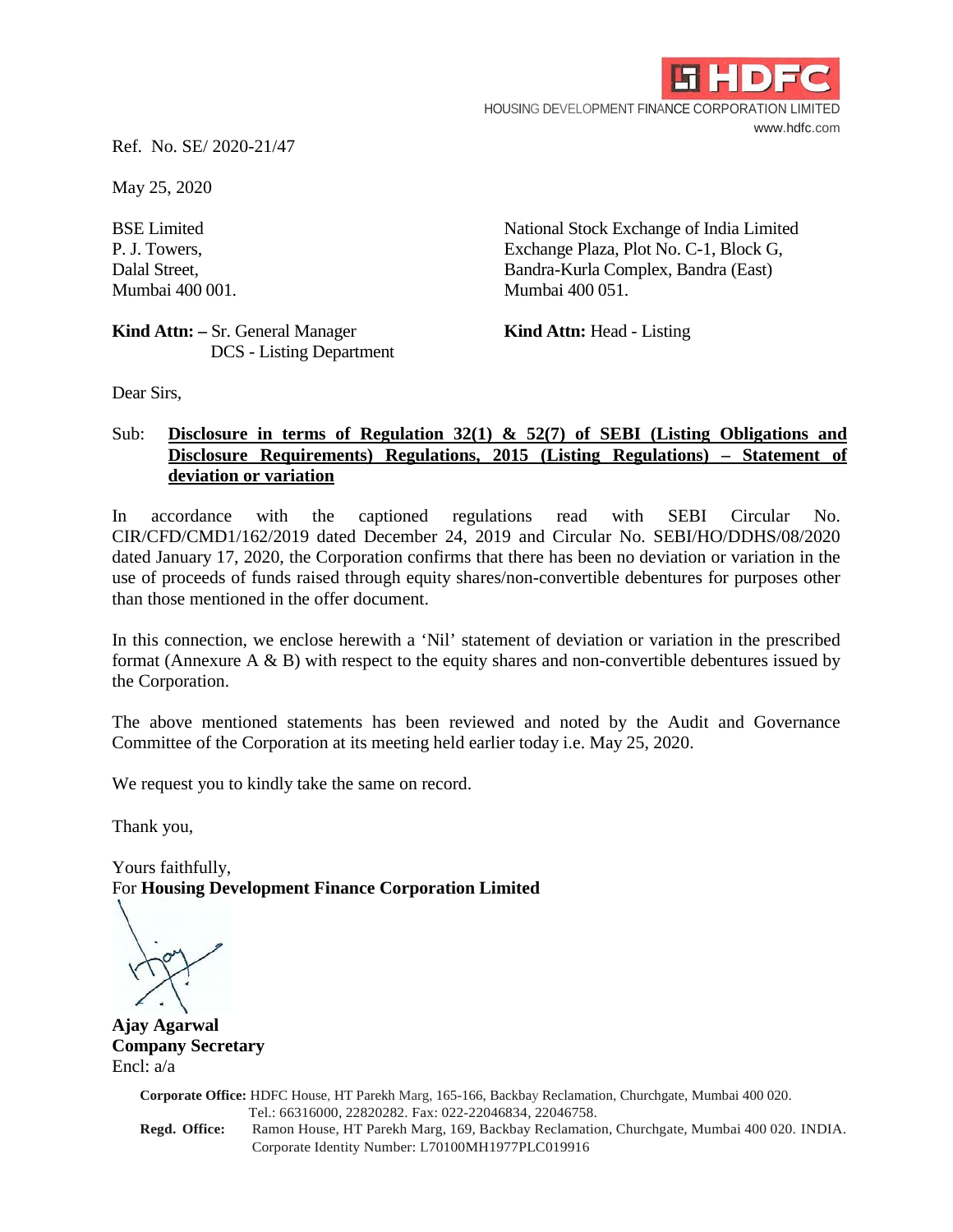| Statement of Deviation or Variation in utilisation of funds raised                                                             |                                                                                                                                                                                                                      |                               |                                            |              |                                                                                                                              |          |  |
|--------------------------------------------------------------------------------------------------------------------------------|----------------------------------------------------------------------------------------------------------------------------------------------------------------------------------------------------------------------|-------------------------------|--------------------------------------------|--------------|------------------------------------------------------------------------------------------------------------------------------|----------|--|
|                                                                                                                                |                                                                                                                                                                                                                      |                               |                                            |              |                                                                                                                              |          |  |
| Name of listed entity                                                                                                          | Housing Development Finance Corporation Limited                                                                                                                                                                      |                               |                                            |              |                                                                                                                              |          |  |
| Mode of Fund Raising                                                                                                           | Public Issues - Private Placement                                                                                                                                                                                    |                               |                                            |              |                                                                                                                              |          |  |
| Type of instrument                                                                                                             | Public Issues / Rights Issues / Preferential Issues /<br>QIP / Others                                                                                                                                                |                               |                                            |              |                                                                                                                              |          |  |
| Date of Raising Funds                                                                                                          | Refer Note                                                                                                                                                                                                           |                               |                                            |              |                                                                                                                              |          |  |
| <b>Amount Raised</b>                                                                                                           | Refer Note                                                                                                                                                                                                           |                               |                                            |              |                                                                                                                              |          |  |
| Report filed for quarter ended                                                                                                 | March 31, 2020                                                                                                                                                                                                       |                               |                                            |              |                                                                                                                              |          |  |
| Monitoring Agency                                                                                                              | applicable/not applicable                                                                                                                                                                                            |                               |                                            |              |                                                                                                                              |          |  |
| Monitoring Agency Name, if applicable                                                                                          | Not Applicable                                                                                                                                                                                                       |                               |                                            |              |                                                                                                                              |          |  |
| Is there a Deviation / Variation in use of funds raised?                                                                       | No. (Refer Note.)                                                                                                                                                                                                    |                               |                                            |              |                                                                                                                              |          |  |
| If yes, whether the same is pursuant to change in terms<br>of a contract or objects, which was approved by the<br>shareholders | Not Applicable                                                                                                                                                                                                       |                               |                                            |              |                                                                                                                              |          |  |
| If Yes, Date of shareholder Approval                                                                                           | Not Applicable                                                                                                                                                                                                       |                               |                                            |              |                                                                                                                              |          |  |
| Explanation for the Deviation / Variation                                                                                      | Not Applicable                                                                                                                                                                                                       |                               |                                            |              |                                                                                                                              |          |  |
| Comments of the audit committee after review                                                                                   | The Audit & Governance Committee has noted that no<br>funds has been raised through public issue/preferential<br>issue/QIP of equity shares by the Corporation during<br>the quarter/half year ended March 31, 2020. |                               |                                            |              |                                                                                                                              |          |  |
| Comments of the auditors, if any                                                                                               | Not Applicable                                                                                                                                                                                                       |                               |                                            |              |                                                                                                                              |          |  |
| Objects for which funds have been raised and where<br>there has been a deviation, in the following table                       | Not Applicable                                                                                                                                                                                                       |                               |                                            |              |                                                                                                                              |          |  |
| <b>Original Object</b>                                                                                                         | <b>Modified Object, if any</b>                                                                                                                                                                                       | Original<br><b>Allocation</b> | Modified<br>allocation, Utilised<br>if any | <b>Funds</b> | <b>Amount of</b><br>Deviation/Variation for if any<br>the quarter according<br>to applicable object<br>(INR Crores and in %) | Remarks, |  |
|                                                                                                                                |                                                                                                                                                                                                                      |                               |                                            |              |                                                                                                                              |          |  |

Deviation or variation could mean:

(a) Deviation in the objects or purposes for which the funds have been raised or

(b) Deviation in the amount of funds actually utilized as against what was originally disclosed or

(c) Change in terms of a contract referred to in the fund raising document i.e. prospectus, letter of offer, etc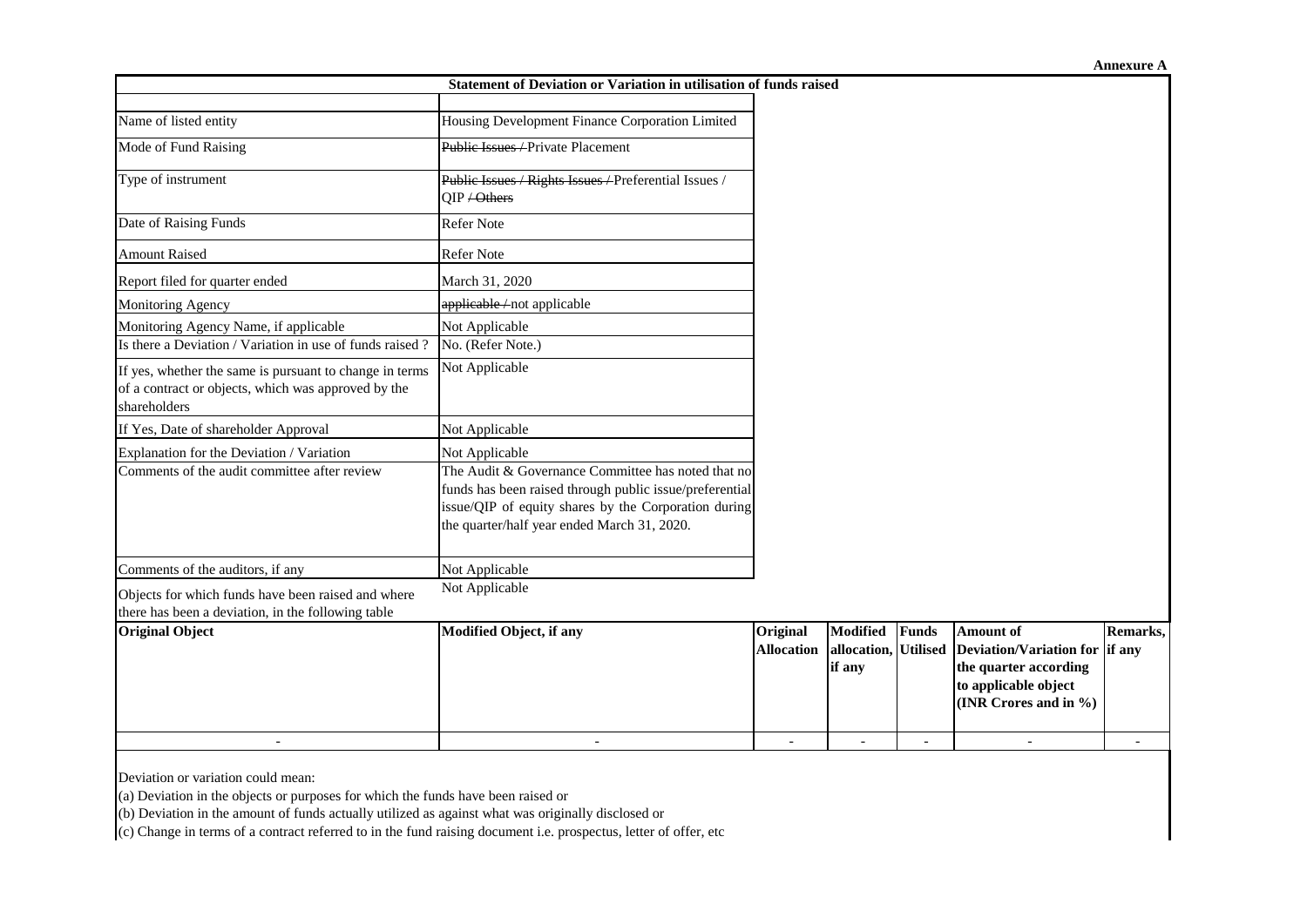Note - The Corporation had pursuant to approval of shareholders in February 2018, through Issue of Equity Shares on a Preferential and Qualified Institutions Placement raised an aggregate amount of Rs. 13,000 crore. The said amount was used for investment in preferential issue of HDFC Bank Limited, capital infusion in its subsidiary companies, acquisition of HDFC ERGO Health Insurance Limited (formerly Apollo Munich Health Insurance Company Limited) and other objects as detailed in the postal ballot notice dated. The said *amount has been fully utilised by the Corporation.*

**Name of Signatory : Ajay Agarwal Designation: Company Secretary**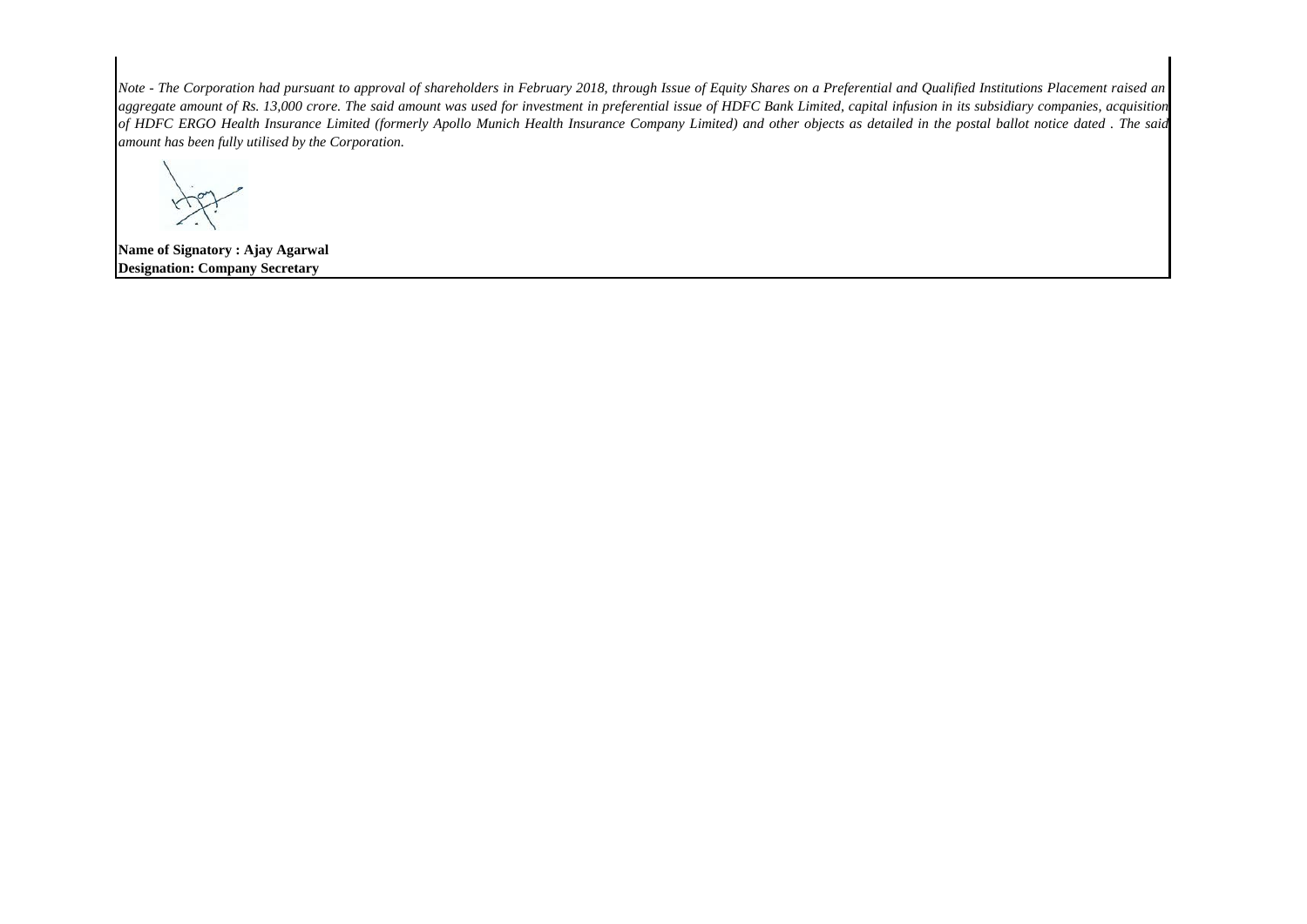**Annexure B**

|                                                                                                                | <b>Statement of Deviation or Variation</b>                                                                                                                                                       |                               |                                                   |                                 |                                                                                                                                                 |          |
|----------------------------------------------------------------------------------------------------------------|--------------------------------------------------------------------------------------------------------------------------------------------------------------------------------------------------|-------------------------------|---------------------------------------------------|---------------------------------|-------------------------------------------------------------------------------------------------------------------------------------------------|----------|
| Name of listed entity                                                                                          | Housing Development Finance Corporation<br>Limited                                                                                                                                               |                               |                                                   |                                 |                                                                                                                                                 |          |
| Mode of Fund Raising                                                                                           | Publie Issues - Private Placement                                                                                                                                                                |                               |                                                   |                                 |                                                                                                                                                 |          |
| Type of instrument                                                                                             | Non-Convertible Debentures/Non-Convertible-<br>Redeemable Preference Shares                                                                                                                      |                               |                                                   |                                 |                                                                                                                                                 |          |
| Date of Raising Funds                                                                                          | 22 October, 2019, 25 November, 2019, 30<br>December, 2019, 8 January, 2019, 28 January<br>2020, 10 February, 2020, 13 February, 2020 & 28<br>February, 2020                                      |                               |                                                   |                                 |                                                                                                                                                 |          |
| <b>Amount Raised</b>                                                                                           | <b>INR 29,770 Crores</b>                                                                                                                                                                         |                               |                                                   |                                 |                                                                                                                                                 |          |
| Report filed for half year ended                                                                               | March 31, 2020                                                                                                                                                                                   |                               |                                                   |                                 |                                                                                                                                                 |          |
| Is there a Deviation / Variation in use of funds raised ? No                                                   |                                                                                                                                                                                                  |                               |                                                   |                                 |                                                                                                                                                 |          |
| Whether any approval is required to vary the objects<br>of the issue stated in the prospectus/ offer document? | Yes/No                                                                                                                                                                                           |                               |                                                   |                                 |                                                                                                                                                 |          |
| If yes, details of the approval so required?                                                                   | Not Applicable                                                                                                                                                                                   |                               |                                                   |                                 |                                                                                                                                                 |          |
| Date of approval                                                                                               | Not Applicable                                                                                                                                                                                   |                               |                                                   |                                 |                                                                                                                                                 |          |
| Explanation for the Deviation / Variation                                                                      | Not Applicable                                                                                                                                                                                   |                               |                                                   |                                 |                                                                                                                                                 |          |
| Comments of the audit committee after review                                                                   | The Audit & Governance Committee has noted<br>that there is no deviation/variation in use of funds<br>raised by issue of Non convertibel Debentures<br>during the half year ended March 31, 2020 |                               |                                                   |                                 |                                                                                                                                                 |          |
| Comments of the auditors, if any                                                                               | Not Applicable                                                                                                                                                                                   |                               |                                                   |                                 |                                                                                                                                                 |          |
| Objects for which funds have been raised and where<br>there has been a deviation, in the following table       | Not Applicable                                                                                                                                                                                   |                               |                                                   |                                 |                                                                                                                                                 |          |
| <b>Original Object</b>                                                                                         | <b>Modified Object, if any</b>                                                                                                                                                                   | Original<br><b>Allocation</b> | <b>Modified</b><br>allocation, Utilised<br>if any | <b>Funds</b><br>(Rs. in<br>crs) | <b>Amount of</b><br>Deviation/Variation if any<br>for the half year<br>according to<br>applicable object<br>(INR Crores and in<br>$\frac{6}{2}$ | Remarks, |